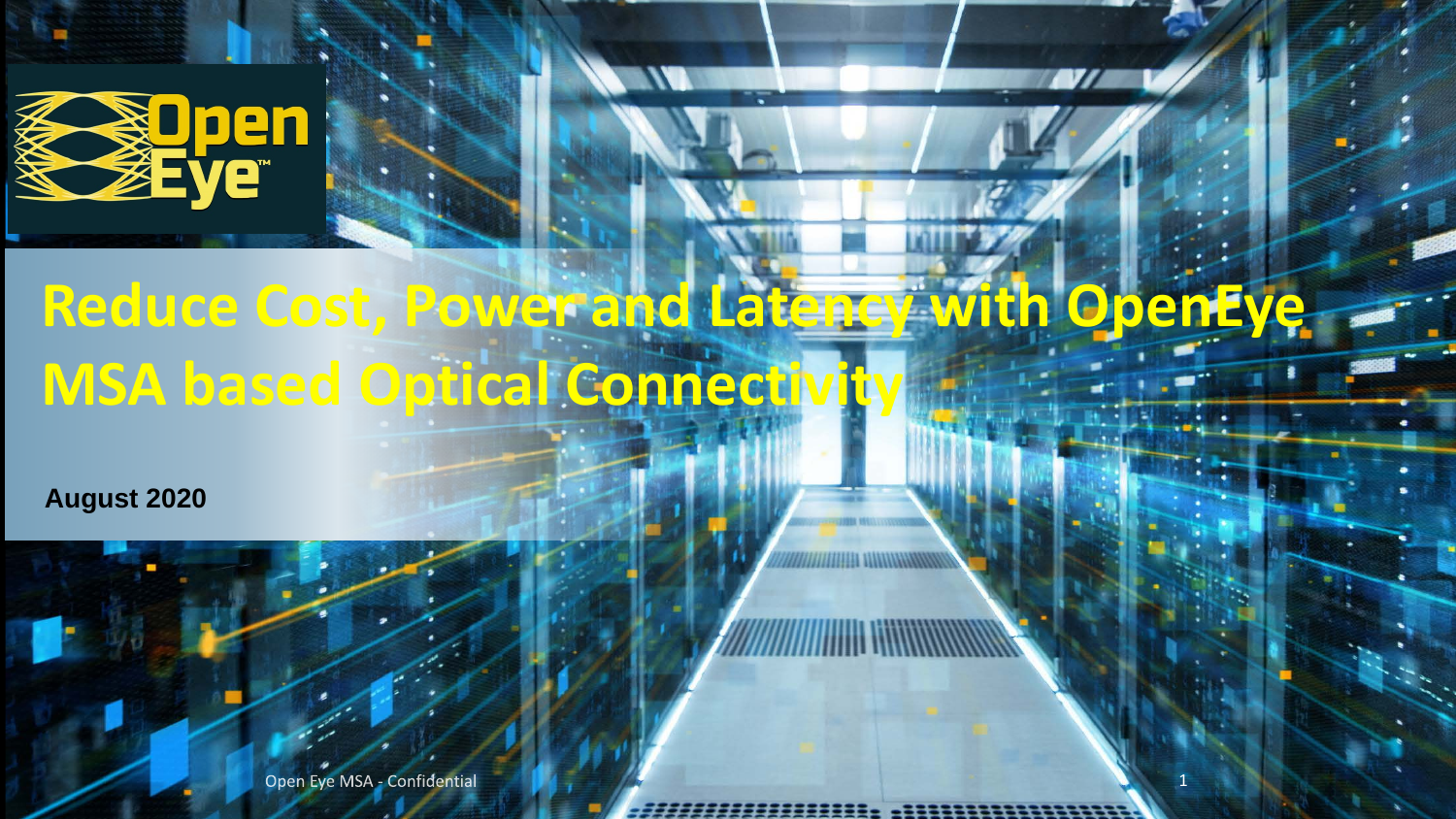

# Open Eye MSA - Executive Summary

#### • **Problems to Solve:**

- Support bandwidth growth while reducing cost and power per Gigabit
- Assure multivendor interoperability
- IEEE 400G Gbps Standards Practically Require use of DSP technologies for compliance
- **MSA Mission:** Simplify the industry standard optical specifications to enable utilization of multiple technologies and accelerate adoption of cost optimized 100Gbps, 200Gbps and 400Gbps optics in data center and other data communications applications
	- Phase 1: 53Gbps per lane single-mode optics
	- Phase 2: 53Gbps per lane multi-mode optics
	- Phase 3: 100Gbps per lane optics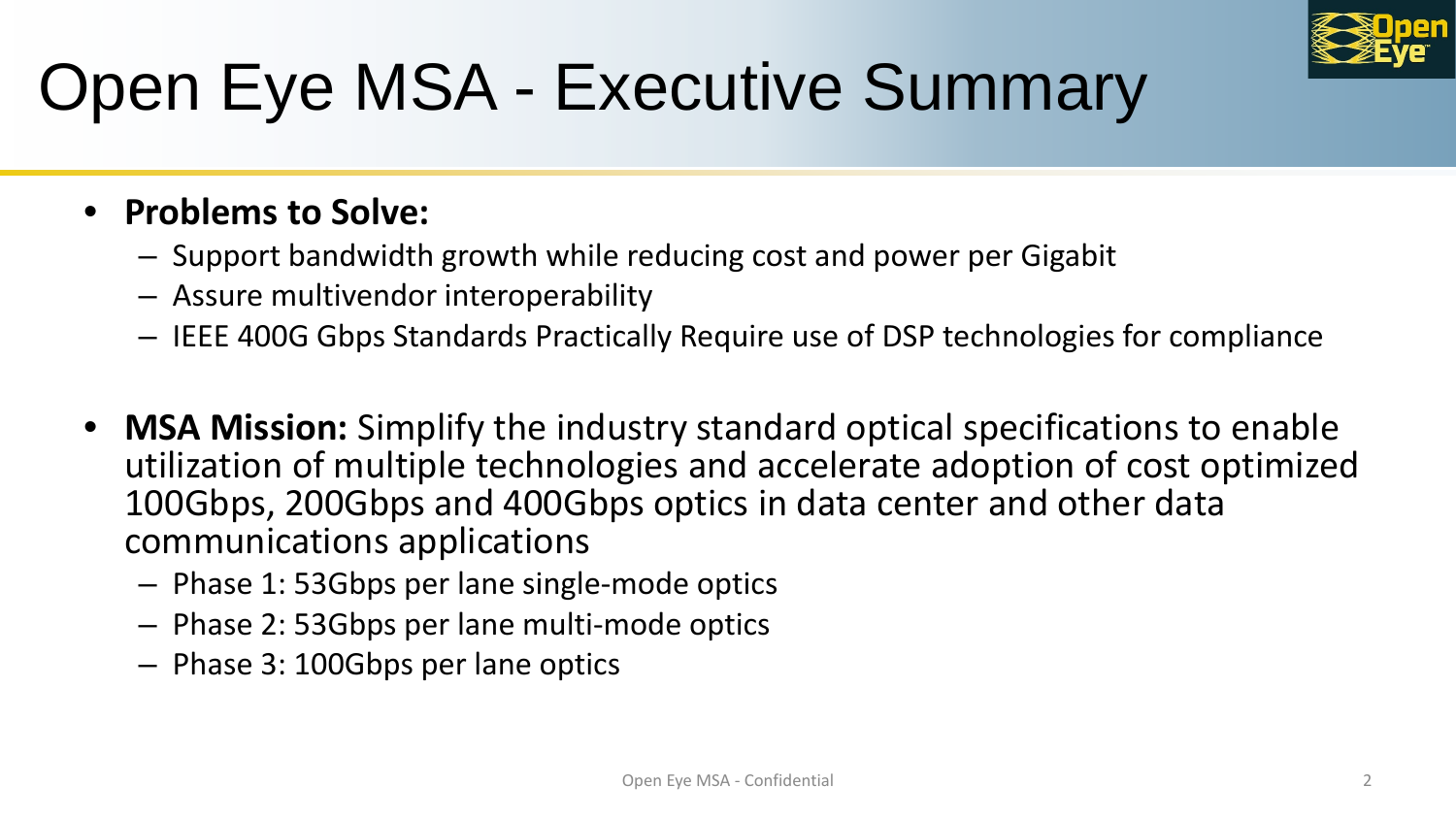

# Cost Challenges of Optics

- Cost of developing an Analog CDR in Analog Process is significantly lower than that of DSP
	- The cost of doing [5-nm] DSP is going to start approaching \$80 plus million as quoted by DSP industry
- Economics Challenge
	- Multiple device configurations are needed further driving development costs up
		- Single mode
		- Multimode
		- Single, dual, quad and octal channels (SFP, DSFP, QSFP, QSFP-DD/OSFP)
	- Total 5-years shipments of 100G modules (all reaches) 2015-2019: ~16MU
	- Amortizing \$80M of DSP development cost over 16MU of parts will drive cost of modules up
	- Analog solution has both development cost and a component unit COGS advantage
- Only economics of Analog Technology can sustain needs of Optical Connectivity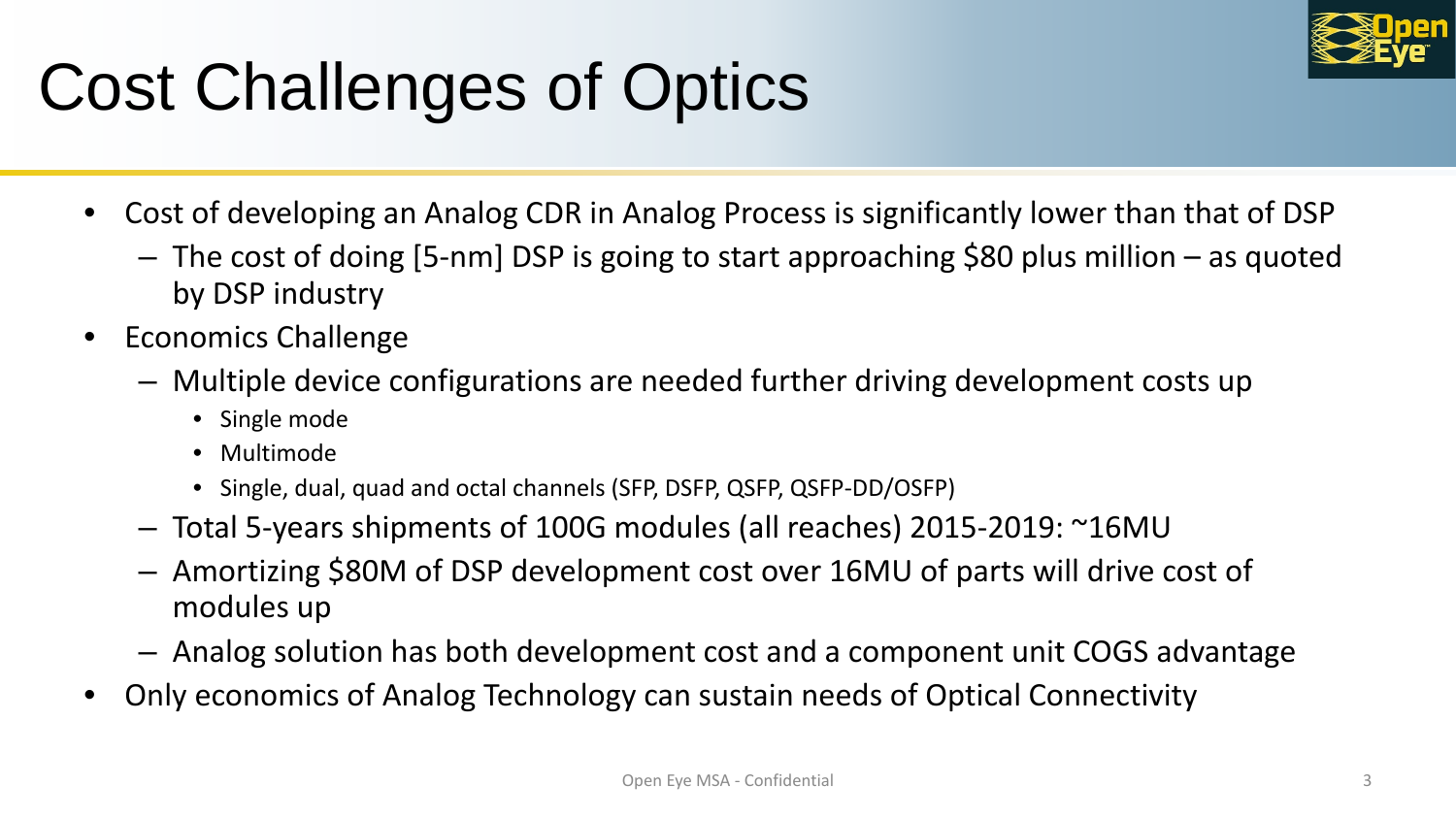

# Power Consumption Challenges

- **50Gbps LR1 10km module**
	- DSP based: 2.5W (2.5 mW/Gbps)
	- Analog based: <1.7W (1.7 mW/Gbps)
- **200Gbps FR4 2km module power consumption:**
	- DSP based: <5.0W (2.5 mW/Gbps)
	- Analog based <3.5W (1.7 mW/Gbps)
- **400Gbps (8x50Gbps SR8 ) 100m module power consumption**
	- DSP based: <10W (2.5 mW/Gbps)
	- Analog based: <7W (1.7mW/Gbps)

Sources: various companies' website published power numbers

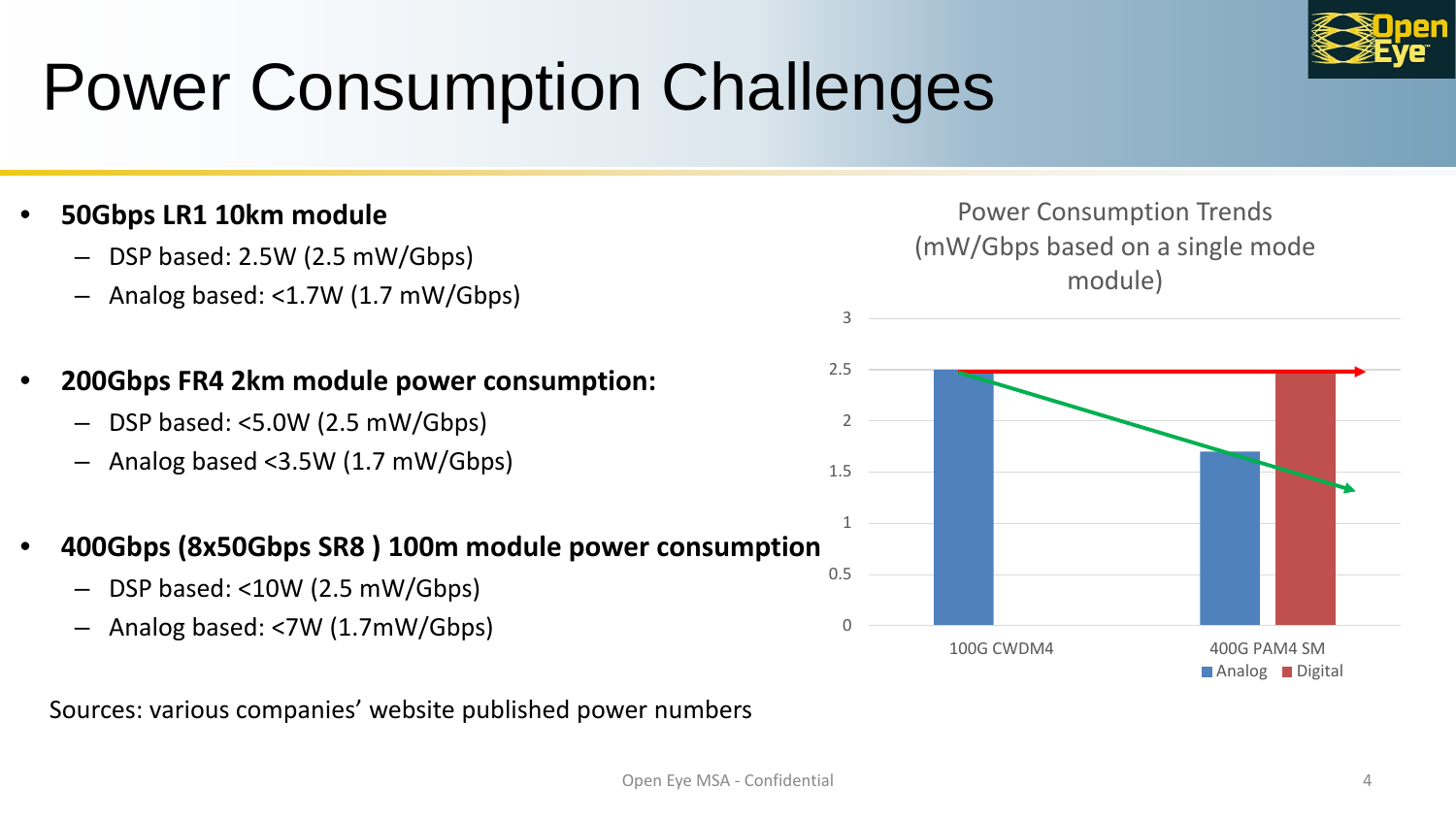# Latency Implications

#### **Cable latency multiplication**

- 3-level fat tree (extract shown)
	- 6 cable hops
- Latency per unit

8%

• Nic 150ns

#### Adding ~100ns per cable for DSP is significant for HPC and AI Applications: 600ns server-to-server

#### Open Eye MSA - Confidential 5 Nic 20% Switch 44% Optical-Module Optical-FlightTime 28% **System Latency – Open Eye optics** Nic 13% Switch 29% Optical-Module 40% Optical-FlightTime 18% **System Latency - DSP based**  • Switch 130ns • Flight time 6ns/m • Optical Receiver 20ns vs. 120ns Source: Mellanox-Nvidia

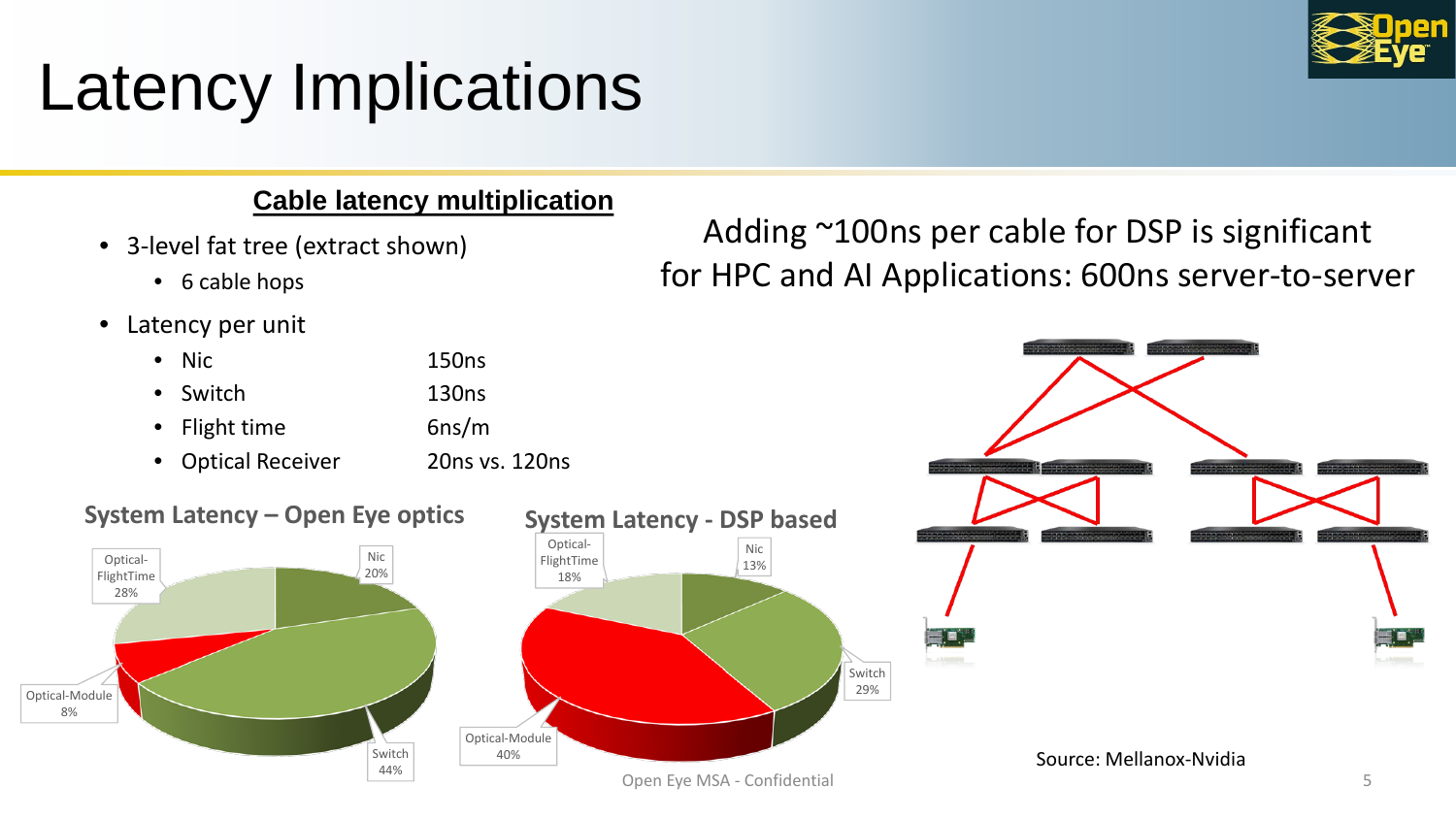## **Open Eye MSA - Members 37 Active Members**

- Established: January 2019
- Number of Founding Members: 26
- Number of Current Members: 37
- Accomplishments to Date:
	- Released 200G FR4 Single Mode Specification
	- Demonstrated multi-vendor optical interoperability
	- Demonstrated interoperability with existing 200G solutions
	- Released 50G/lane SR Multimode specification
	- Releasing soon 50G LR-1 Single Mode Specification
	- Open Eye compliant chip-level and module level products commercially available from multiple suppliers
- Parties interested in joining can contact **admin@openeye-msa.org**



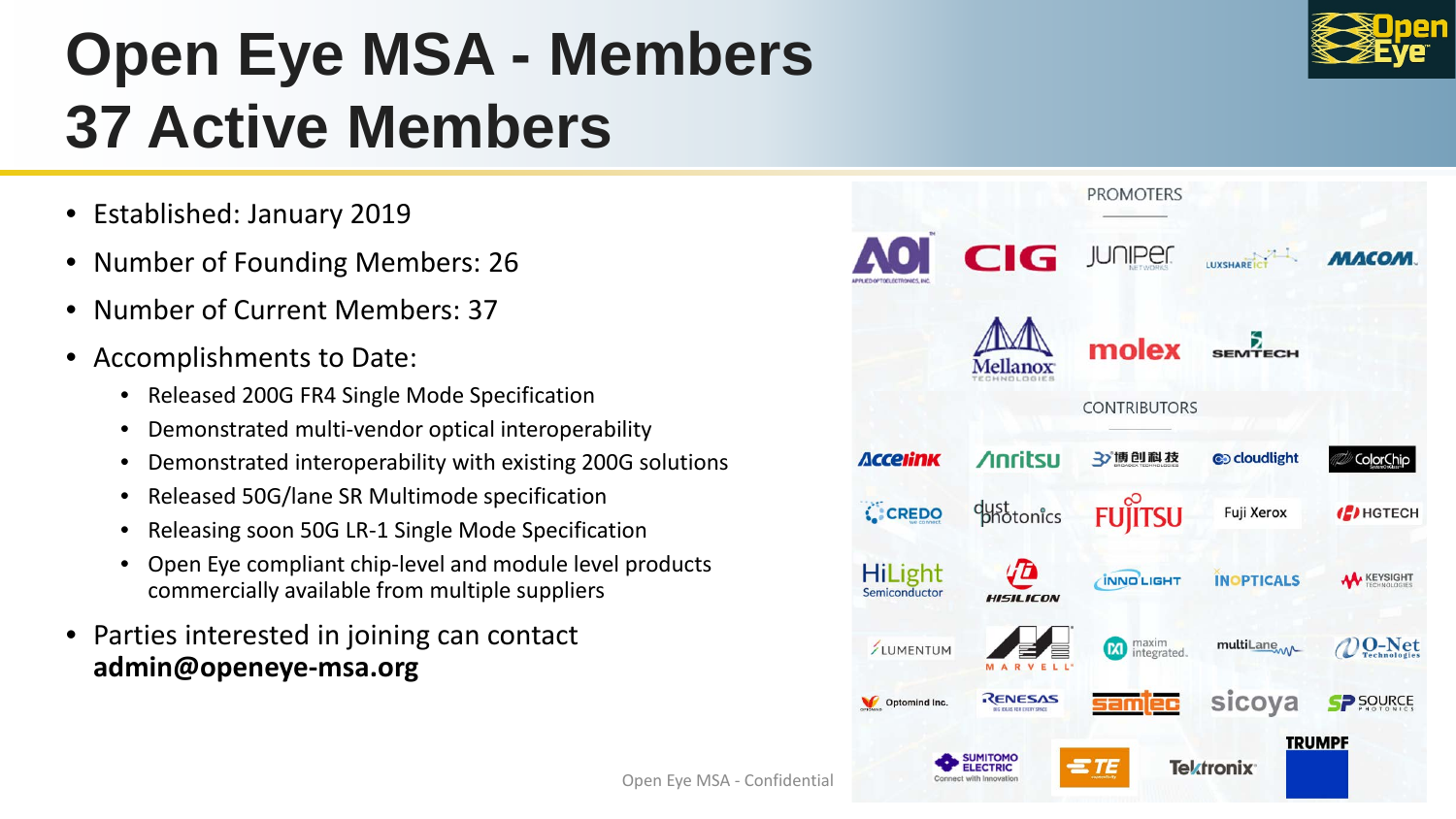

## Open Eye MSA - Roadmap